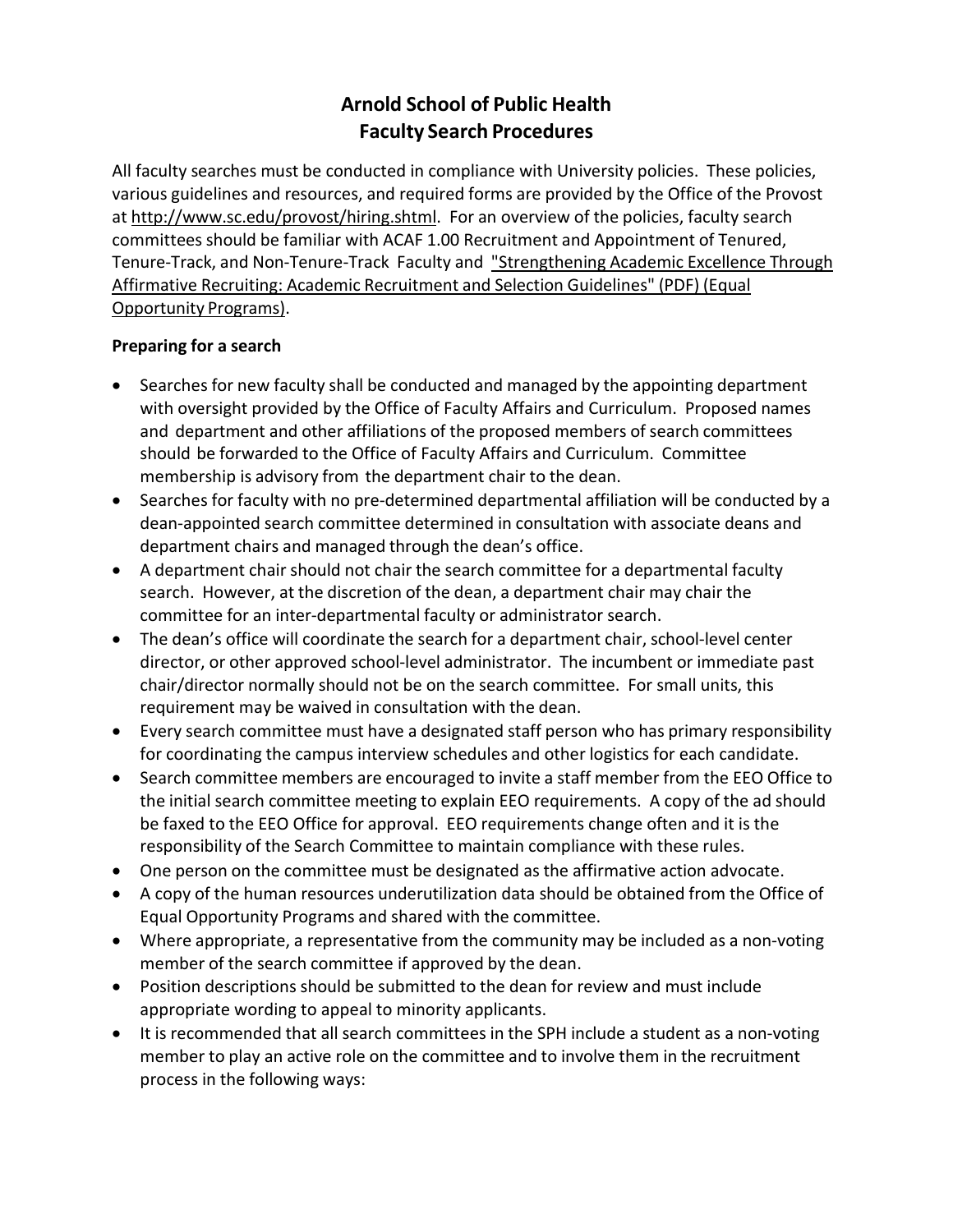- o Arranging for student meetings with visiting candidates.
- o Gathering and compiling student input regarding the candidates.
- o Active participation in committee deliberations.
- The department is responsible for preparing and submitting an FTE adjustment request for approval by the Dean and Provost; this is required for both new and replacement positions.
- Narrative for advertisements must be approved by the Dean's Office before being published or released in any form. Under no circumstances can advertisements be released before approval of the FTE adjustment.
- The University has a dual career initiative to facilitate opportunities for the spouse of a strong candidate. See ACAF 1.61 for complete details. If a department agrees to consider a spousal hire, this policy allows an expedited search process.

## **Advertisement**

- See "Strengthening Academic Excellence Through Affirmative Recruiting: Academic Recruitment and Selection Guidelines", page 8, for detailed information to be included in any position advertisement.
- Search committees should utilize free and less expensive advertisements in addition to more traditional venues. Examples include [www.publichealthjobs.net,](http://www.publichealthjobs.net/) school and department websites, *Academic Keys*, and discipline specific websites, e‐letters etc.
- In many searches, especially for more senior positions, the best advertisement is word of mouth and proactive networking with colleagues at other institutions.
- The cost of advertisements for tenure-track searches will be divided equally between the hiring department and the dean's office.
- Departments are responsible for all costs related to searches for research and clinical faculty unless negotiated otherwise.
- The dean's office will pay full advertisement expenses for any inter‐departmental search.
- The dean's office will pay full advertisement expenses for a search for a department chair, school-level center director or other approved school-level administrator. The dean's office will pay for a school wide advertisement each year targeting minority candidates. This advertisement will be targeted for any department, open rank, open track

## Reviewing applications

- Search committees should be sensitive to concerns about confidentiality of the search process especially in context of potential FOIA requests. Search committees are considered as a legal body of the university and as such must comply fully with the Freedom of Information Act (FOIA). When discussing potential candidates for positions, if the committee desires to protect the confidentiality of its deliberations, a member of the committee may request of the chair that the committee meet in executive session. Any written notes taken in or out of executive session, all emails and any phone messages received/recorded on a public telephone are subject to FOIA requests. (See Strengthening Academic Excellence resource and university policy UNIV 2.00.)
- Search committees are encouraged to screen applicants via telephone interviews as appropriate.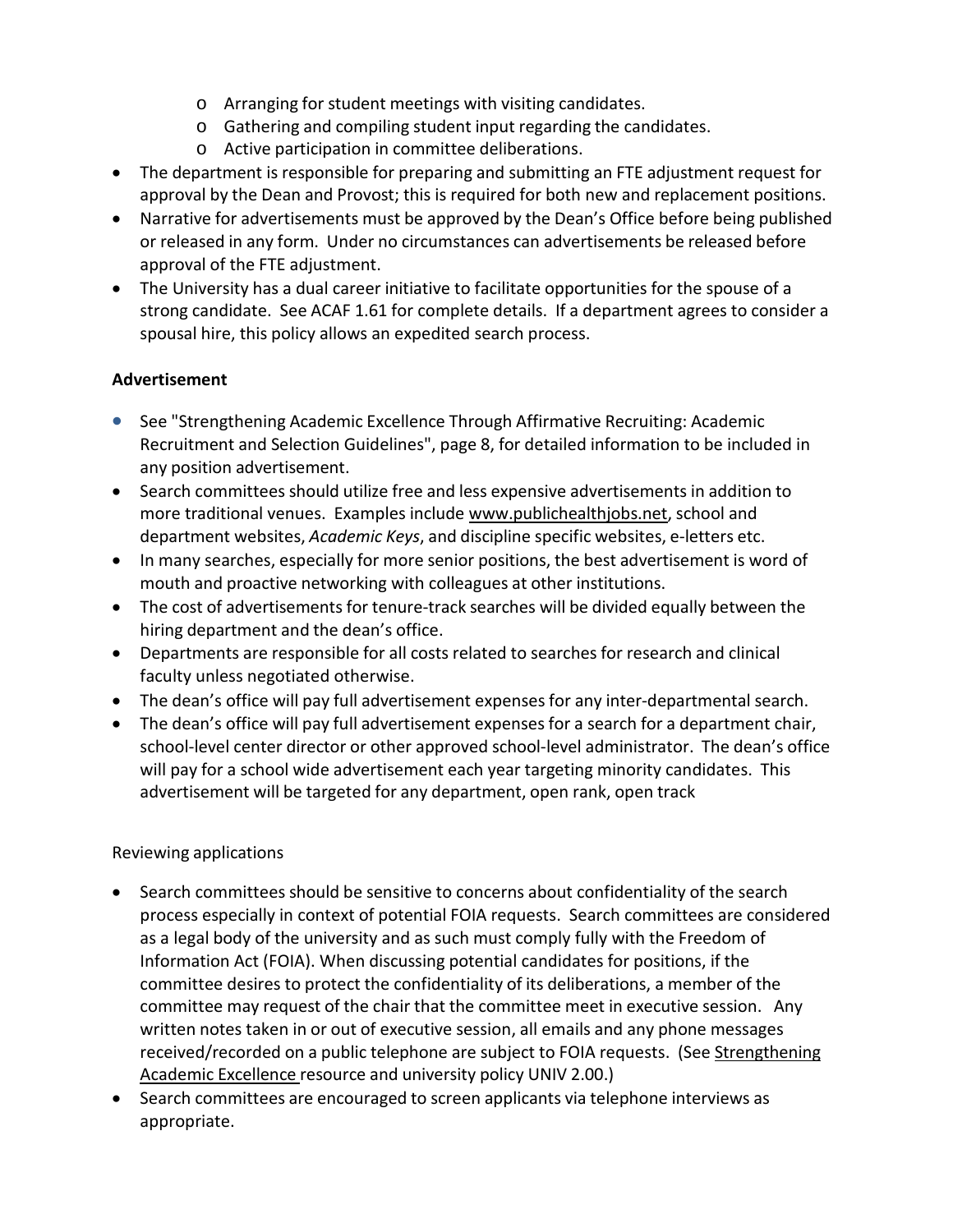• Tenure track faculty members hired in the Department from which they received their doctoral degree frequently face significant problems in their professional development, especially with respect to differentiating themselves from their doctoral advisor or other faculty members who served as professional mentors. This risk is significantly reduced when a candidate is separated from the advisor for a number of years and shows a strong record of independent scholarly work at another institution. These graduates must have substantial post-doctoral experience beyond USC and a research/teaching focus strongly different from their major advisors and others in their former home unit. If any graduate of an Arnold School program is considered for a tenure‐track position, his/her candidacy must be approved by the Dean's Office before an invitation for a campus interview. Similar considerations for doctoral graduates of other USC programs should be discussed with the chair and the dean prior to extending an invitation for a campus interview.

#### **Campusinterviews**

- The department should determine the parameters of the search, e.g., scheduling of interviews, with consideration of and planning for best prices on travel expenses. **Airline bookings for travel less than one week in advance carry correspondingly higher costs and will not be approved or reimbursed.** The University does not pay to upgrade airline seat status. Consideration of airfare should be a consideration in determining flight itineraries. In general, we do not pay for a rental car for candidates since we provide any needed transportation during the visit.
- The campus interview should include a seminar and interviews with the dean, associate dean for academic affairs, department chair, departmental faculty, potential collaborators if applicable, and students. A CV, job description and complete copy of the candidate's interview schedule must be provided electronically to all interview participants **at least 48 hours** prior to the interview.
- For any international candidate, the search committee should schedule a meeting between the candidate and the International Support Office during the campus interview process.
- Candidates for non‐administrative positions normally have a single campus visit. If a second visit is requested, please justify/discuss with the dean before confirming. In general, we cannot pay travel expenses for a spouse/partner or children.
- Expenses for a tenure-track faculty candidate are divided equally between the hiring department and the dean's office.
- Expenses for a research‐ or clinical‐track faculty candidate are paid by the hiring department, unless negotiated otherwise.
- The dean's office will initially pay the interview expenses for a candidate without a predetermined department affiliation, but half the expenses will be transferred to the eventual hiring department.
- Group meal reimbursements are limited to a maximum three USC employees plus the candidate. Spouse reimbursements are not allowed. A receipt and the name and affiliation of everyone at the meal is required for reimbursement.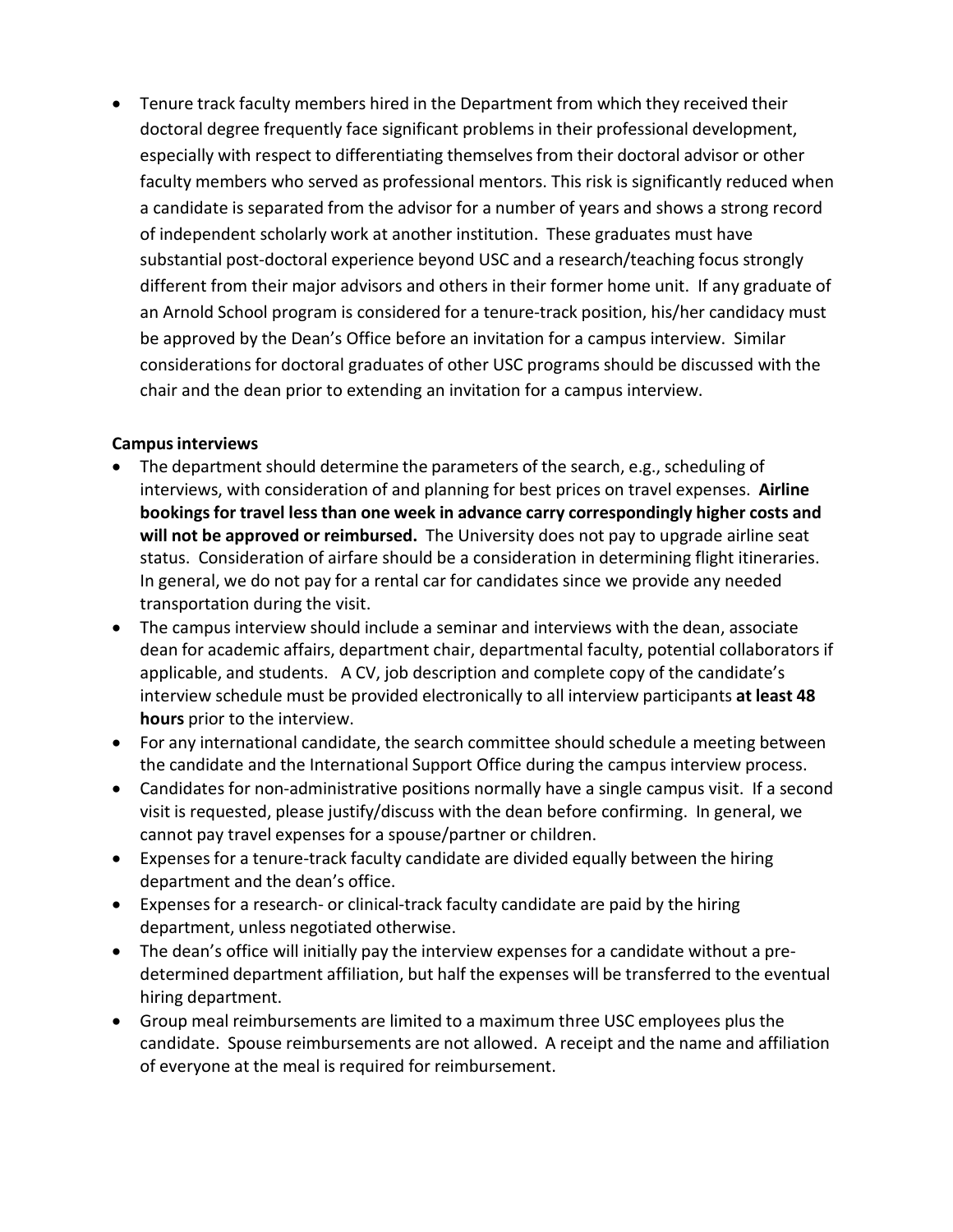- Expenses for alcohol during campus interview dinners or other events cannot be reimbursed from department funds. **If reimbursement for alcohol is requested, the meal hostshould request separate receipts at the restaurant.** In general, reimbursement should not be requested for a single drink.
- If a department wants to use Education Foundation (or similar) funds to reimburse for alcohol, this expense is beyond any cost‐share arrangement with the dean's office and must be borne from foundation funds in the department where allowed.
- The dean's office is responsible for expenses related to chair candidate interviews. The dean's office will approve reimbursement for alcohol related expensesfrom an Educational Foundation account for a chair candidate interview to a maximum of \$70 per group meal (Group defined above).
- Faculty and staff providing local transportation for a candidate during a campus interview are not reimbursed for local mileage.
- Most interview expenses can be paid directly by the school/department (e.g., hotel, airfare, most meals), but the candidate may need to request reimbursement for some expenses (e.g., meals while traveling, ground transportation, mileage if driving, parking at departure airport). The candidate must submit original receipts as required by university procedures, but the department staff coordinating the visit logistics can sign the travel reimbursement voucher (TRV), provided it is linked to an approved travel authorization. The department staff must have a letter of authorization attached to the TRV, authorizing him/her to sign the TRV. This letter can be approved by the department chair, regardless of funding source.

### **Recommendations**

- The search committee is required to solicit and consider evaluations from faculty in the department in which the appointment will be made and from any other constituents with whom the candidate met.
- For single department searches, the recommendation of the committee should be submitted through the department chair.
- For interdepartmental/cluster searches, the recommendation of the committee should be submitted to the dean.
- For school-level administrative searches (e.g., department chair, associate dean), the recommendation of the committee should be submitted to the dean.
- Recommendations of the committee are forwarded to the dean through the Office of Faculty Affairs and Curriculum. These recommendations should include:
	- o A copy of the job description; the job description must include information that would **appeal to or attract minority applicants.**
	- o Evidence of advertising in journals, etc., that would reach potential minority candidates; these should include the Chronicle of Higher Education, or other appropriate journals; (see Section VII for recruiting resource suggestions)
	- o A report that describes additional **actions taken to reach minorities.**
	- o A clear description of the strengths and weaknesses of candidates who are acceptable (preferably more than one) and who are being recommended to the dean for consideration; **candidates should not be ranked and no vote recorded.**
	- o A list of the candidates who were not acceptable to the committee and a brief **rationale for rejection.**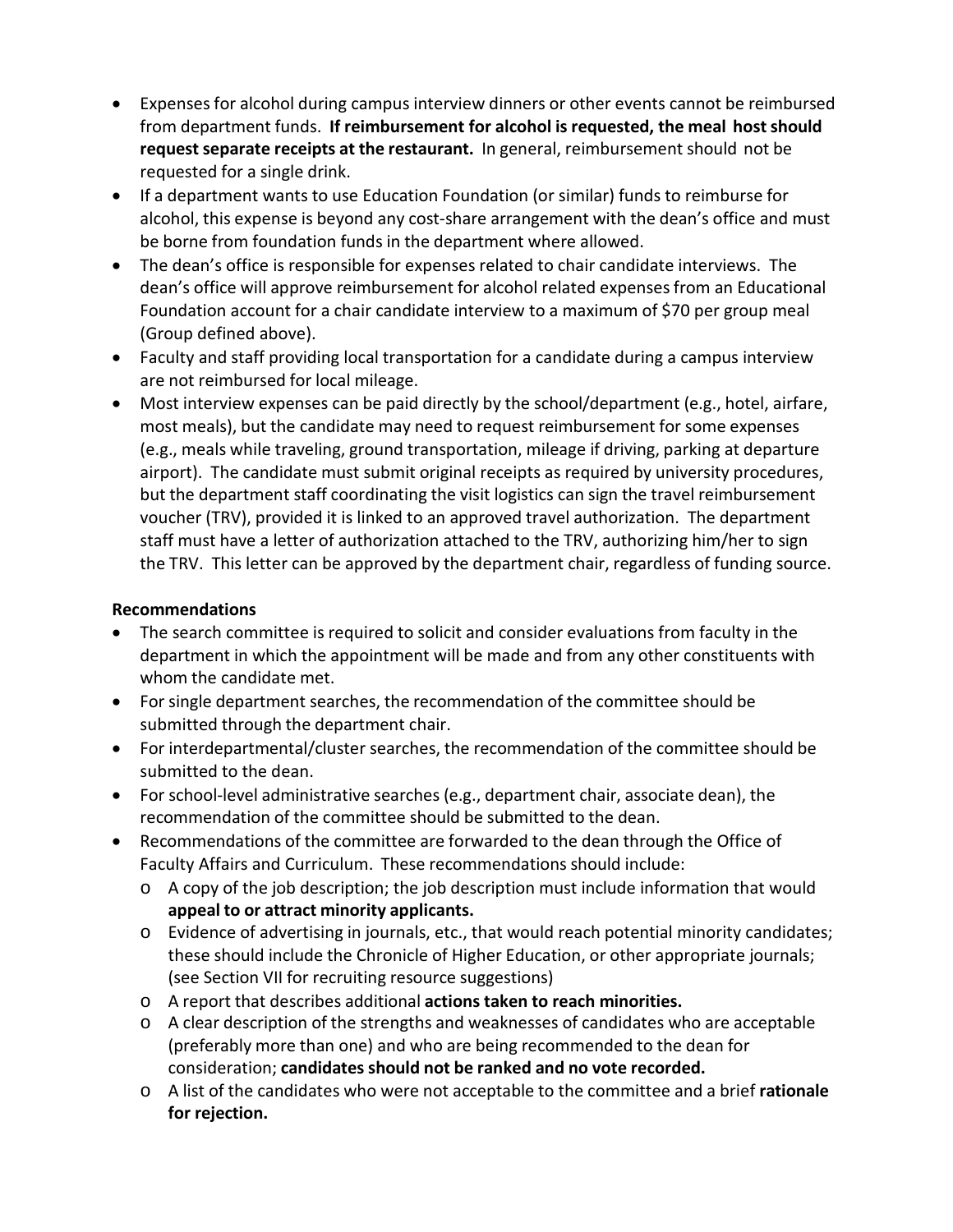- o If the committee recommendation is split, a brief minority report is appropriate and should be included.
- The file of a candidate must include a current vitae, a statement of professional qualifications/interests/experience as they relate to the position, and three letters of recommendation. A copy of this file must accompany all recommendations for hire and be directed to the Office of Faculty Affairs and Curriculum.

## **Making an offer**

- For any offer of employment with a faculty title, the department faculty must endorse by majority vote any appointment with a faculty title, including research grant positions.
- If appointment with tenure and/or at the rank of professor is sought for a candidate, an official vote of appropriate members of the Arnold School of Public Health Tenure & Promotion Committee and approval of the President must be acquired prior to any formal conveyance of commitment (e.g., verbal, email, letter, memo, etc.); furthermore, the offer letter must say "tenure contingent on approval by the USC Board of Trustees".
- The department chair should confer with the dean on salary, rank, and start-up costs before making any offer to a candidate, including an oral offer. The Office of Faculty Affairs and Curriculum can provide comparative information about salary and start‐up commitments for the school and across schools of public health.
- If a department wants assistance with start-up expensesfor a departmental faculty hire, the chair should confer with the dean before initiating the search and during negotiations.
- For any faculty position, regardless of department, tenure, rank and FTE/research grant position status, the dean's office will prepare a letter of offer for the dean's signature. This letter should not be submitted on letterhead. The department does not need to draft the complete letter, they should provide name, current title/status (especially if ABD), mailing address, rank, start date, salary with pay basis and a bulleted list of start-up commitments, both monetary and workload. This list must include source(s) of funding for each commitment, where applicable. The department also must indicate that a required background check will be initiated at this stage in the recruitment process.
- All successful candidates must submit an official transcript of highest terminal degree. Hiring of faculty candidates in all-but-dissertation (ABD) status is discouraged. Chairs may confer with the dean to justify an ABD hire under extenuating circumstances. If approved by the Dean and Provost, ABD hires will be allowed 6 months from hiring date to successfully complete all doctoral degree requirements or be terminated from USC employment. All letters of offer to ABD hires will state this condition for degree completion.